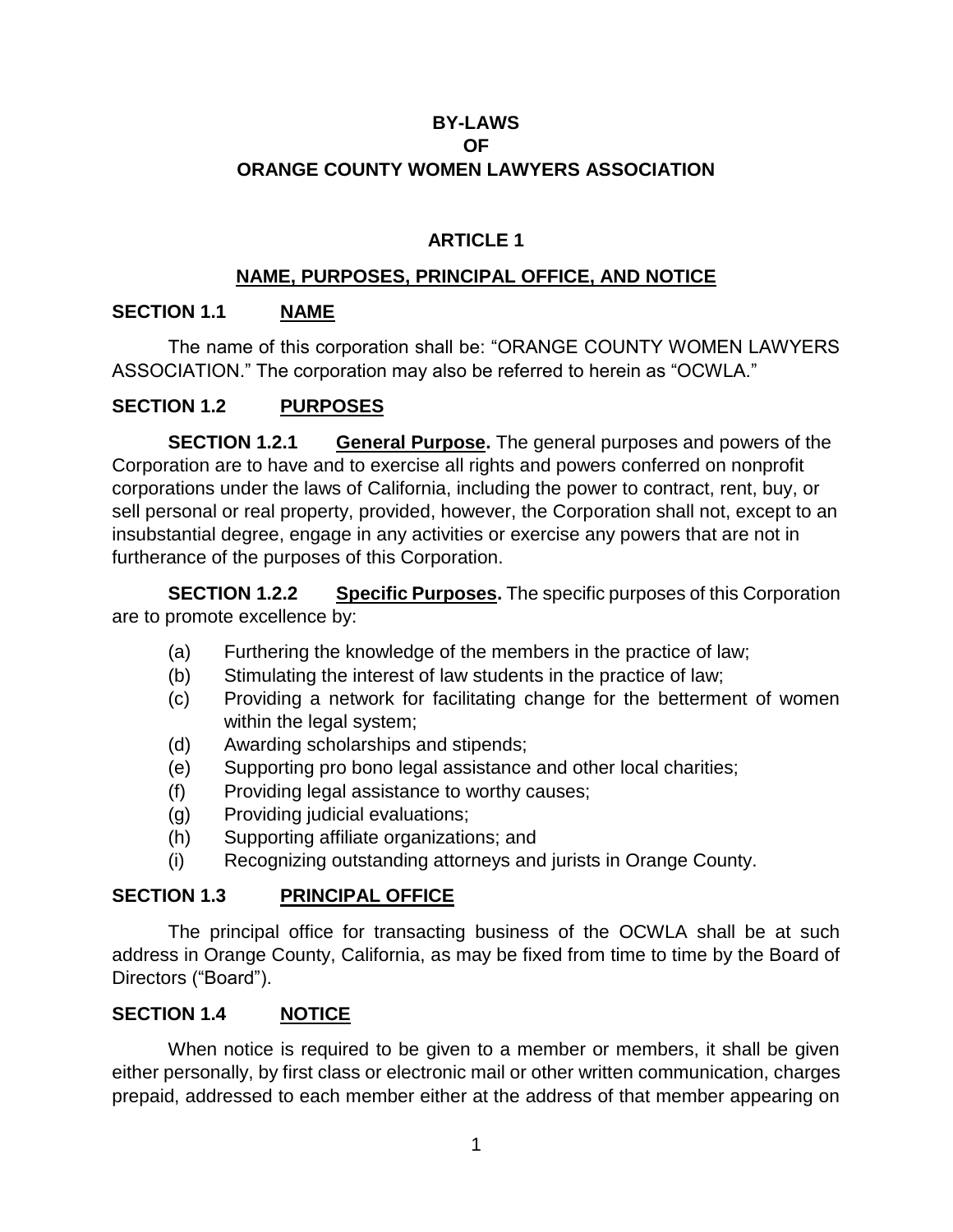the books of OCWLA or the address given by the member to OCWLA for the purposes of notice. Notice shall be deemed to have been given at the time when delivered personally, deposited in the mail or sent by other means of communication.

# **ARTICLE 2**

## **MEMBERSHIP**

## **SECTION 2.1 MEMBERSHIP CLASSIFICATIONS**

The membership of OCWLA shall consist of Life Members, Regular Members, Friends of OCWLA, Student Members, Honorary Members, and Retired Members, as those terms are defined in this Article. The membership year of OCWLA shall be from January 1 to December 31 of each year hereafter.

# **SECTION 2.2 REGULAR MEMBERS**

Any person who is (1) a member in good standing of the State Bar of the State of California, (2) a judge of a court of record in the State of California, (3) a full-time member of the faculty or a dean of a law school in the State of California, or (4) a member in good standing of the Bar of another state who is working in the State of California is eligible for regular membership.

# **SECTION 2.3 LIFE MEMBERS**

Life Members are Regular Members who in lieu of paying annual dues, pay a more substantial sum, established by the Board, which covers their membership dues for their lifetime.

# **SECTION 2.4 FRIENDS OF OCWLA**

Members of the community who do not qualify as Regular Members of OCWLA and who support the ideals and goals of OCWLA are eligible for friends of OCWLA membership. Friends of OCWLA shall have all of the rights and privileges of regular membership, except that Friends shall be ineligible to hold office, vote, or have access to the Membership Roster.

# **SECTION 2.5 STUDENT MEMBERS**

All students who are regularly enrolled in any organized law school in Orange County are eligible to become student members of OCWLA. Student members shall have all of the rights and privileges of regular members, except that student members shall not have voting rights, nor shall they hold elected office, except that one student member from each organized law school in Orange County shall be elected to be members of the Board. The members of any affiliate women's organization of any organized law school may select their student representative to the Board, as is consistent with their bylaws.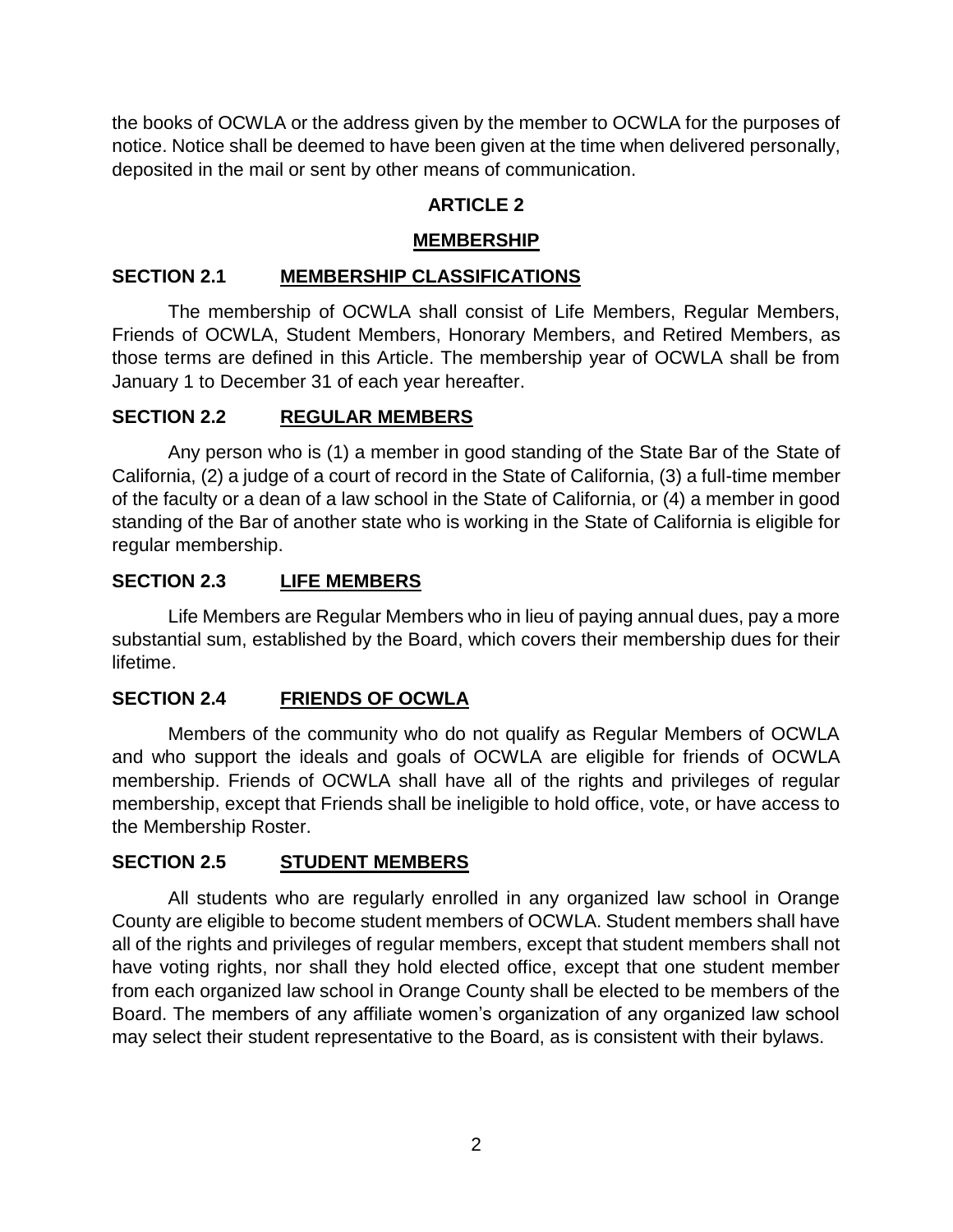### **SECTION 2.6 HONORARY MEMBERS**

Any person who has performed some distinctive public service may be elected as an Honorary Member, for such period of time as the Board may establish. An Honorary Member shall not be required to pay membership dues but shall be entitled to all the privileges of membership, except that honorary members shall not have voting rights, nor shall they hold elected office.

#### **SECTION 2.7 RETIRED MEMBERS**

Any person who has retired from the practice of law and has placed his/her California State Bar Membership in an inactive status and any person who has retired from the bench and has not resumed the practice of law is eligible to become a Retired Member. The dues for a retired member shall be at the same level as the dues for a student member. A Retired Member shall have all the rights and privileges of a regular member, including the right to vote and hold office.

### **SECTION 2.8 ADMISSION TO MEMBERSHIP**

All persons desiring to become an active member of OCWLA shall submit to OCWLA a written application signed by the applicant.

### **SECTION 2.9 APPLICATION OF FEES AND DUES**

Each applicant for membership, with the exception of Honorary Members, must pay, within the time and on the conditions set by the Board, the annual membership dues. Membership dues shall be determined by the Board from time to time. The Board has complete authority to set various dues by different categories. The Board shall have the power to remit or waive the dues of any member, or members, entirely or partially, and shall give particular attention to waivers based upon financial hardship. Dues shall accompany the initial application and shall be payable on January 1 of each year, and are delinquent on March 1 of each year.. Those members whose dues are not paid, nor satisfactory arrangements made with the Treasurer and approved by the Board shall be subject to involuntary termination from membership as set forth in Section 2.10. Admission of new members shall be effective upon submitting the written application along with the membership dues to OCWLA.

#### **SECTION 2.10 TERMINATION OF MEMBERSHIP**

Membership may be terminated by resignation, non-payment of dues, or by expulsion for good cause by a two-thirds majority of the total Board at a meeting called for the purpose of considering such matter. Fifteen (15) days written notice shall be given to any member of any meeting at which his or her expulsion is to be voted upon; whereby the member shall be entitled to a hearing before the Board upon the execution of written application therefore by the member, which hearing shall be held not less than ten (10) nor more than thirty (30) days following the delivery of the member's application to the secretary of OCWLA within ten (10) days of the mailing or personal service of the notice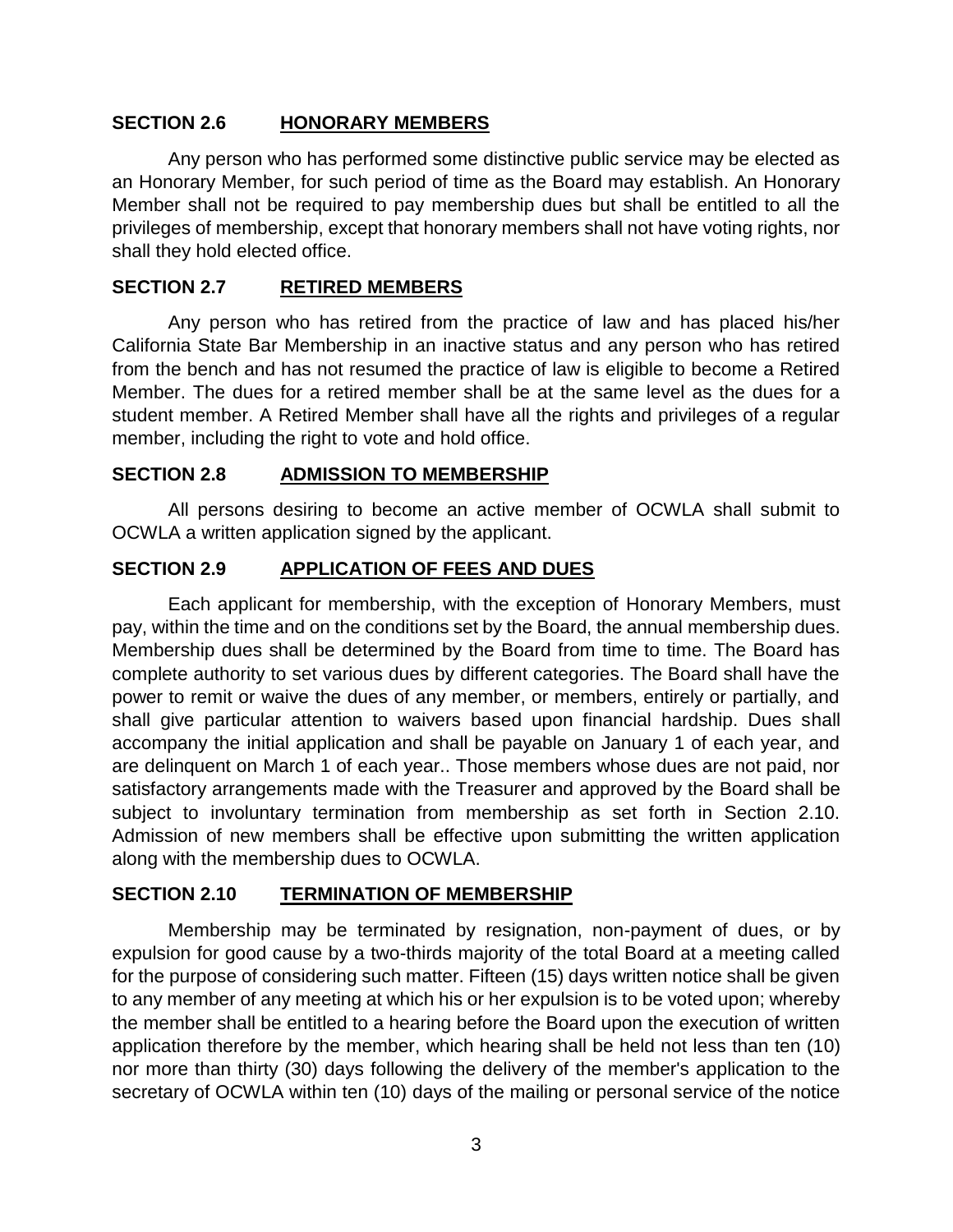of expulsion, or else the member shall be deemed to have waived the right to a hearing as provided herein. In the event the Board votes to expel the member, the member may file a written appeal with the secretary of the Corporation not later than ten (10) days after the mailing or personal service of the notice of the date of expulsion and the membership shall thereupon consider the matter at its next regular meeting or at any special meeting called for such purpose. A two-thirds vote of the Regular and Student Members in attendance at such meeting shall be necessary to vacate and override any vote of expulsion by the Board. Notices to the member shall comply with Section 1.4.

## **SECTION 2.11 MEMBERSHIP ROSTER**

The Treasurer shall maintain a roster of all members of OCWLA. Membership in OCWLA shall not be transferable or assignable in any manner.

### **ARTICLE 3**

### **OFFICERS AND DIRECTORS**

### **SECTION 3.1 OFFICERS**

The officers of OCWLA shall be a President, Vice President, Treasurer and Secretary, each of whom shall also serve as a Director. These officers shall have served on the Board of Directors to be eligible for office. No person shall hold the same office for more than two consecutive terms, except with approval of the Board.

#### **SECTION 3.2 TERM OF OFFICE**

The officers of OCWLA shall be elected for a term of one calendar year, commencing on the date of the annual installation and ending on the date of the annual installation of the next Board. Any vacancy shall be filled by appointment by the Board. Anything to the contrary herein notwithstanding, all officers and directors shall hold office until their duly elected or appointed successors shall relieve them of their duties.

#### **SECTION 3.3 DUTIES OF OFFICERS**

PRESIDENT: The President shall preside at all general meetings of OCWLA and at all meetings of the Board, appoint chairpersons and initiate and coordinate the activities and programs of OCWLA. Each chairperson shall appoint committee members subject to the approval of the President. The President shall have such other powers and perform such other duties not inconsistent with the Articles of Incorporation and the By-Laws of OCWLA as are usually exercised by Presiding Officers. The President shall be an exofficio member of all committees, with the right to vote at all committee meetings.

VICE PRESIDENT: The Vice President shall be an active aide to the President and shall be thoroughly acquainted with the affairs and personnel of OCWLA. The Vice President shall serve on all committees as a member ex-officio with the right to vote. The Vice President shall perform all of the duties of the President during the latter's absence or inability to act, and when so acting, shall have all of the powers of the President. The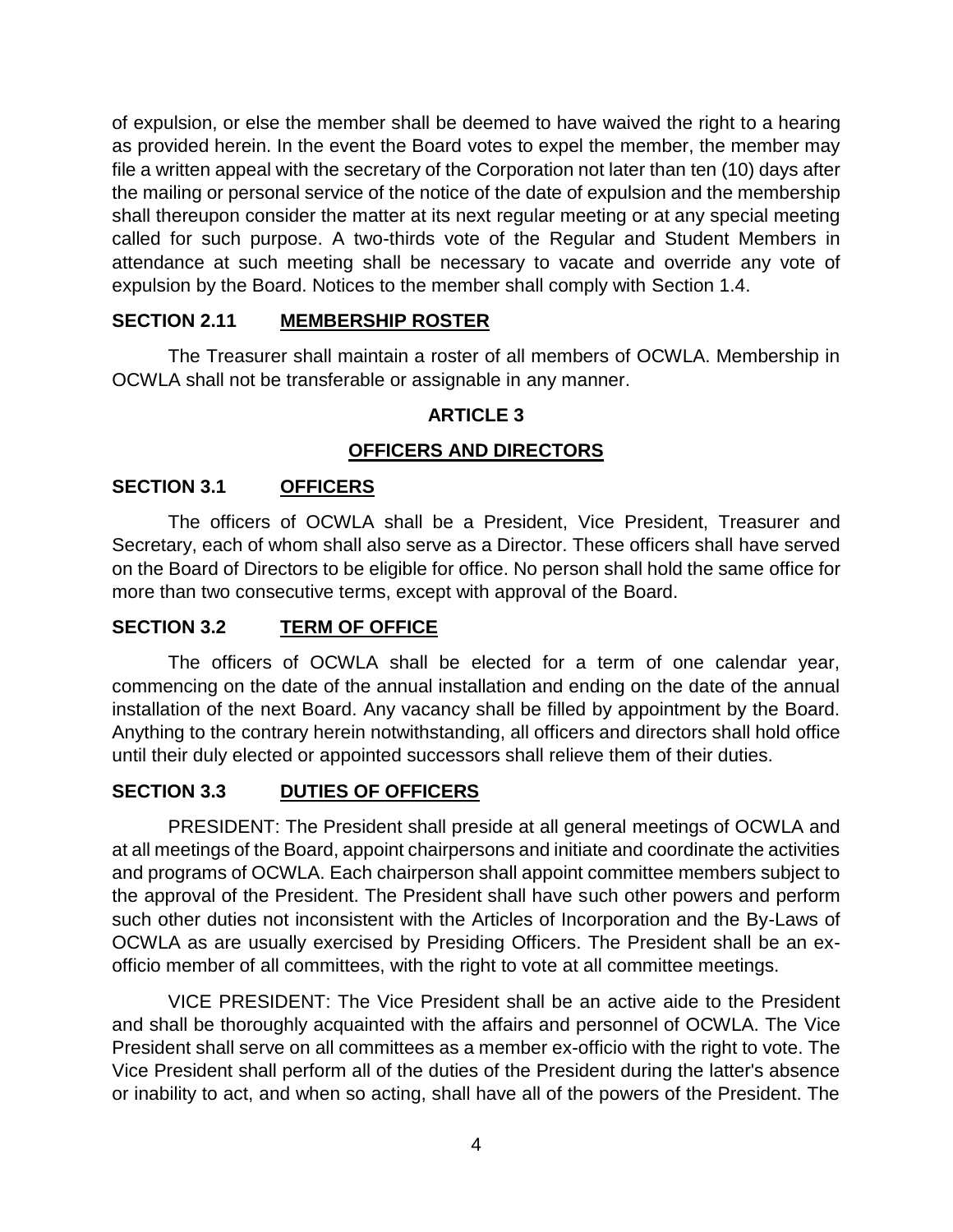Vice President shall automatically become the President upon a vacancy in the office of President.

TREASURER: The Treasurer shall be responsible for the collection of the dues of OCWLA and for making the necessary disbursements thereof, subject to the approval and shall be prescribed by the Board, and for preparing and presenting the Treasurer's Report. The Treasurer shall also be responsible for the programs to be presented at the general meetings of OCWLA from January through May including the engagement of speakers, the dissemination of publicity, and the distribution of meeting announcements to the legal community.

SECRETARY: The Secretary shall be responsible for the taking of the minutes at each meeting of the Board, and the transcription and distribution of such minutes to the members of the Board, as well as handling the correspondence of OCWLA. The Secretary shall also be responsible for the programs to be presented at the general meetings of OCWLA from June through December including the engagement of speakers, the dissemination of publicity, and the distribution of meeting announcements to the legal community.

# **SECTION 3.4 BOARD OF DIRECTORS**

The Board shall consist of ten (10) members at large to be elected by the general membership. In addition, the Board shall include the student representatives as discussed in Section 2.5. The immediate past president shall serve on the Board, with all voting rights. All other past presidents shall serve on an Honorary Board and shall be invited to all Board meetings but shall not have voting rights. All committee chairs shall serve on the Board as standing ex-officio members without voting rights.

## **SECTION 3.5 DIRECTORS**

Directors shall be elected at the annual meeting of OCWLA by majority vote of the membership who has cast a ballot.

## **SECTION 3.6 POWERS AND DUTIES**

The Board shall generally manage the affairs of OCWLA subject to, and in accordance with, the Articles of Incorporation and these By-Laws. The Board shall have the power to employ such employees as it may in its discretion deem proper, and perform such other duties as prescribed by these By-Laws or Resolutions of OCWLA. The Board may delegate to the President, or to the employees of OCWLA such duties deemed necessary or advisable for the normal functioning of OCWLA.

## **SECTION 3.7 ATTENDANCE**

Any member of the Board who has three (3) absences without good cause within any calendar year will be deemed to have resigned from the Board. The remaining members of the Board shall determine the sufficiency of the good cause.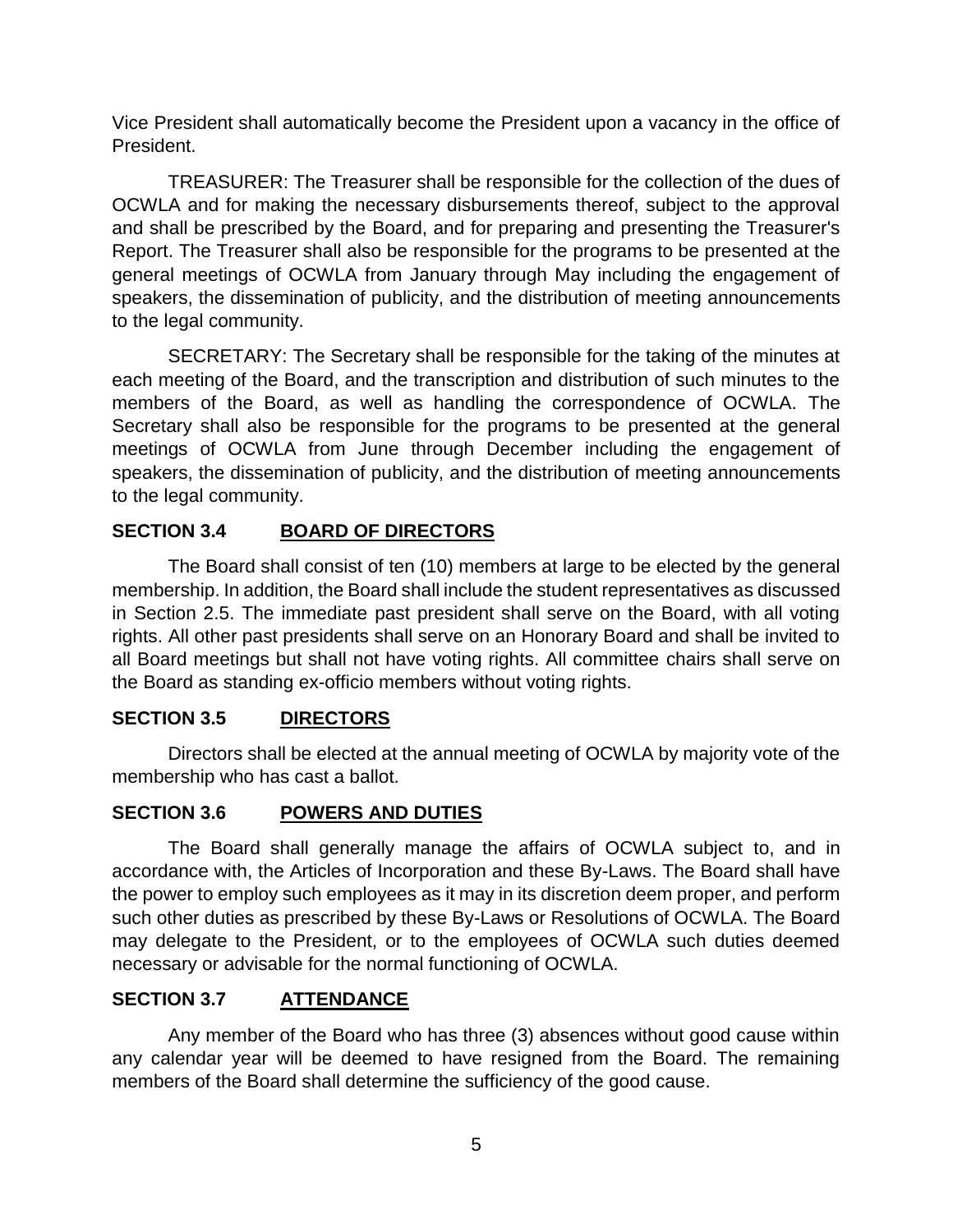### **SECTION 3.8 VACANCIES**

In the event that an office becomes vacant or there is a vacancy in the membership of the Board, the same shall be filled by a majority vote of the remaining members of the Board. A vacancy may occur by reason of death, disability, resignation, or removal. A Director or Officer may be replaced by vote of three-fourths of the Board members in attendance at any duly held meeting of the Board provided, however, that at least fifteen (15) days written notice has been given such Director or Officer, except in the case of three unexcused absences from the Board meetings. In such case, a majority of the Board may vote to replace such Board member and a new member appointed to fill such vacancy by a majority of the remaining members of the Board.

### **SECTION 3.9 INDEMNIFICATION**

The Board may vote for the organization to indemnify the officers, directors, agents, and employees of OCWLA pursuant to Corporations Code Section 7237.

### **ARTICLE 4**

## **ELECTION OF OFFICERS AND DIRECTORS**

#### **SECTION 4.1 NOMINATING COMMITTEE**

On or before September 1, of every year before the November meeting or as otherwise determined by the Board, the President shall appoint a nominating committee consisting of at least three members who shall nominate at least one person for each office to be filled and each directorship to be voted upon. The chairperson of the Nominating Committee shall be the Vice President.

#### **SECTION 4.2 ELECTION AND TERM OF OFFICE**

The Vice President, Treasurer, and Secretary shall be moved in succession towards Presidency. Each position shall be confirmed by election of the members during the annual election. Should an office, in addition to Secretary, become available then each Director shall move up filling the top spots. The remaining positions shall e decided at the annual election.

#### **SECTION 4.3 ELECTION PROCESS**

#### **SECTION 4.3.1 Slate.**

By September 1 of every year, or as otherwise determined by the Board, the Chairperson of the Nominating Committee shall notify the Members, via mail or email, as determined by the Board, and pursuant to Section 1.4, of the opportunity to present nominations for consideration for election. Nominations for any office or directorship may be submitted by any Regular Member, in writing, to the Chairperson of the Nominating Committee no later than September 15 of each year.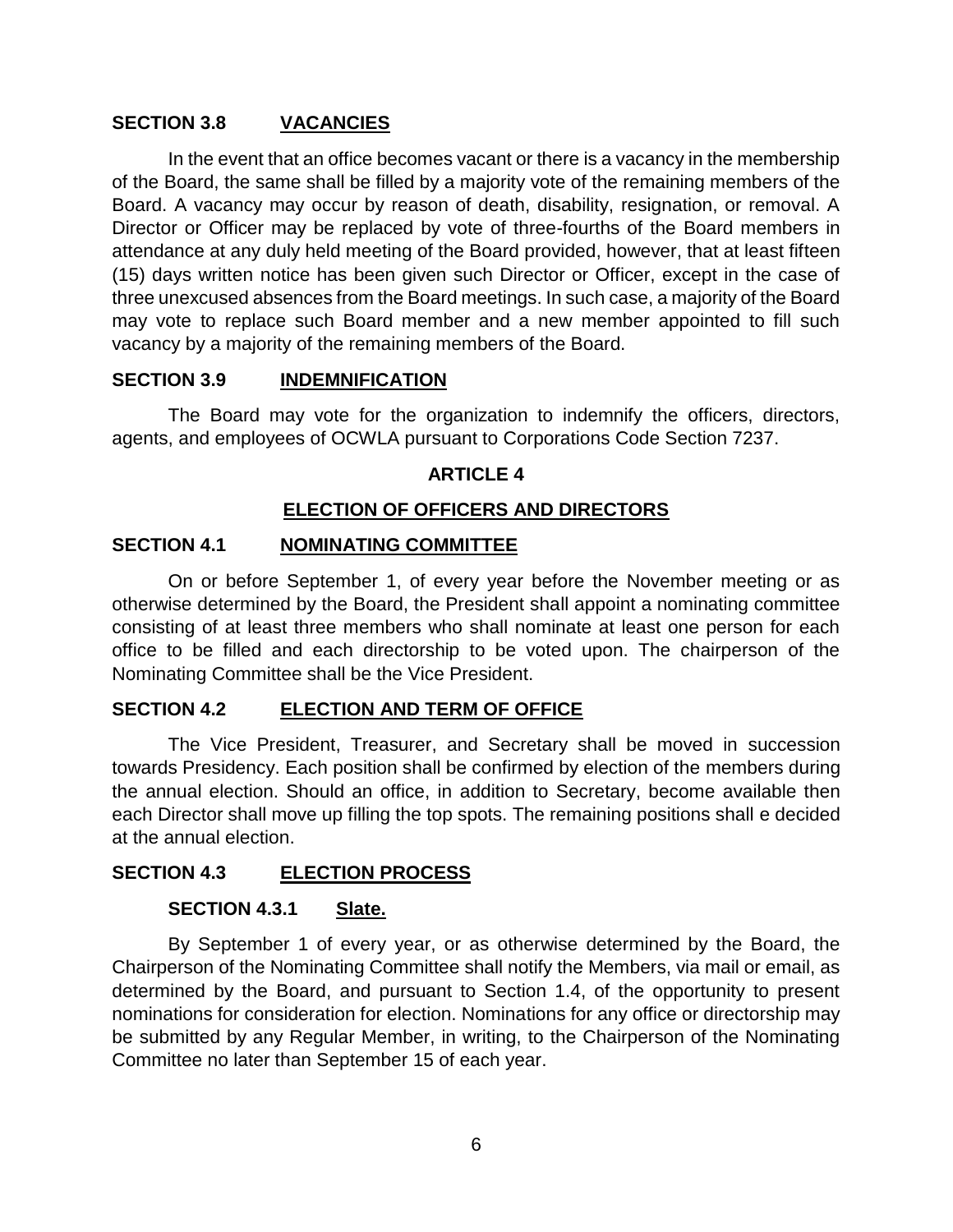At the September Board Meeting of every year, the Nominating Committee shall report to the Board, presenting one or more nominees for each open office and for each open directorship to be filled at the election (the "Slate"). At the October General Meeting, the Nominating Committee shall present the Slate, and the President shall call for nominations from the floor, which names shall be added to the ballot.

### **SECTION 4.3.2 Ballots.**

A ballot containing the nominations with a blank "write-in" space after each office and an appropriate "write-in" space for a directorship, shall be sent to each Regular Member, via mail or email, as determined by the Board, and pursuant to Section 1.4, following the October General Meeting.

## **SECTION 4.3.3 Voting.**

All Regular Members shall have the right to vote for nominees named on the ballot, or for any Regular Member of OCWLA whose name may be written on the ballot. Ballots must be returned to the Chairperson of the Nominating Committee, signed by the member or identified by bar number by the Member, no later than the November meeting (the "Election Closing Date"), which shall be specified on the Ballot.

### **SECTION 4.3.4 Votes to Elect.**

A plurality of votes cast shall be sufficient to elect an officer or director. If two (2) or more candidates for one office shall receive an equal vote, a vote shall be taken at the first regular monthly meeting of the Board after the close of the election, or at the final meeting of the election process and a majority of those members voting shall be sufficient to elect the candidate.

#### **SECTION 4.3.5 Election Results.**

The Chairperson of the Nominating Committee or such other members appointed by the President shall act as tellers to tally the ballots and announce the results of the election at the close of the November meeting.

#### **ARTICLE 5**

## **MEETINGS AND FISCAL YEAR**

#### **SECTION 5.1 GENERAL MEETINGS**

There shall be a minimum of 10 (ten) general meetings each year, including the Annual Meeting. The meetings shall be held monthly at such time and place to be fixed by the Board. It is the intention of OCWLA to present programs of interest to the legal community.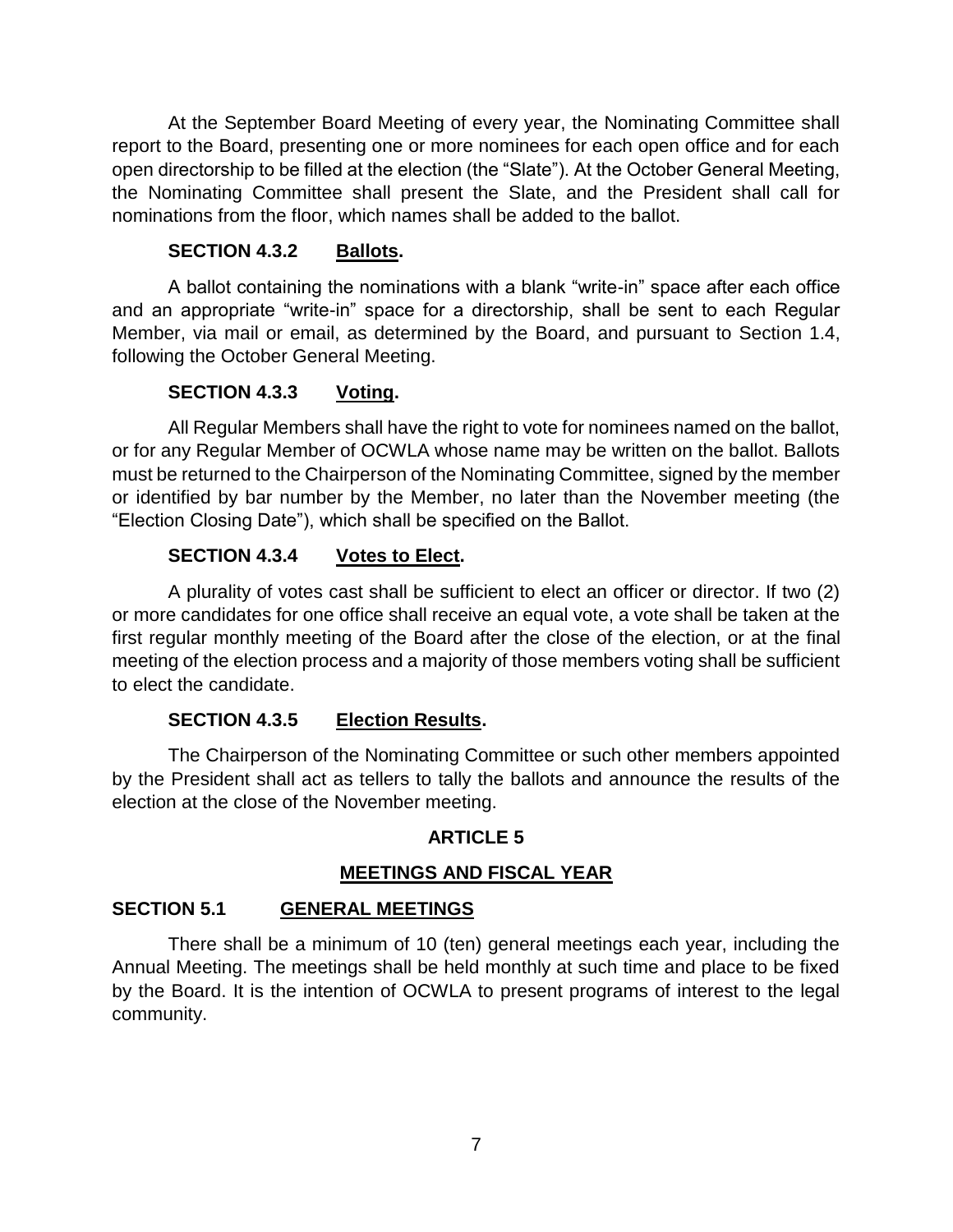## **SECTION 5.2 ANNUAL MEETING**

The Annual Meeting shall be held on the first Tuesday in November, at 12:00 p.m. at the principal offices of OCWLA, unless otherwise fixed by the Board upon ten (10) days written notice provided consistent with Section 1.4.

### **SECTION 5.3 SPECIAL MEMBERSHIP MEETINGS**

Special meetings of the membership may be called by the President or the Board upon ten (10) days written notice as is consistent with Section 1.4.

#### **SECTION 5.4 REGULAR DIRECTORS' MEETINGS**

Regular meetings of the Board shall be held monthly at such places and times that meet the approval of the Board.

### **SECTION 5.5 SPECIAL DIRECTORS' MEETINGS**

Special meetings of the Board may be called by the President or by the Board upon five (5) days written Notice mailed to each Director.

## **SECTION 5.6 WAIVER OF NOTICE**

Notices may be waived in connection with the holding of any special meeting of the Directors upon motion duly made, seconded, and carried; no notice shall be required for the holding of any regular meeting of the Board.

## **SECTION 5.7 FISCAL YEAR**

The fiscal year of OCWLA shall commence January 1 of each year.

#### **SECTION 5.8 QUORUM**

A majority of the number of Directors then holding office shall constitute a quorum to transact business of the Board.

#### **SECTION 5.9 PROXY VOTES**

No proxy votes shall be permitted.

## **ARTICLE 6**

## **COMMITTEES**

## **SECTION 6.1 SPECIAL COMMITTEES**

The President shall create and appoint the chairman of such committees as may be appropriate or necessary to carry out the objectives of OCWLA.

## **SECTION 6.2 STANDING COMMITTEES**

The Board may from time to time designate standing committees which shall be permanent in nature and the committee chair shall be appointed by the President.